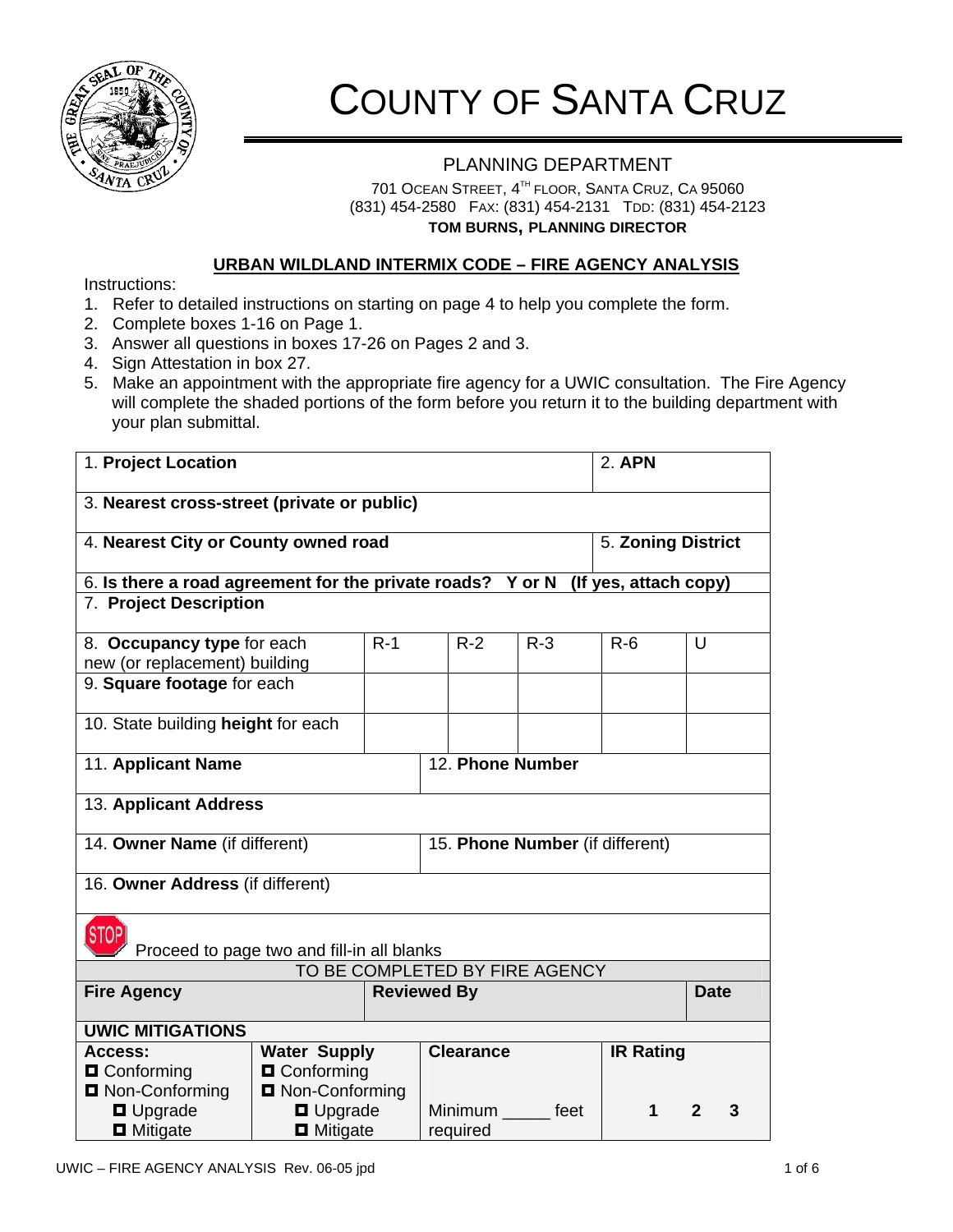# **UWIC COMPLIANCE WORKSHEET – PART ONE (ACCESS)**

Fill in blanks. DO NOT write in shaded areas.

| 17. Road Width                                                                                                                                |  |  |  |  |
|-----------------------------------------------------------------------------------------------------------------------------------------------|--|--|--|--|
| The narrowest width, considering all encroachments, of any required access road (a                                                            |  |  |  |  |
| road serves three or more buildings) from the proposed residence to the nearest                                                               |  |  |  |  |
| City/County road will be ________<br>feet<br>inches.                                                                                          |  |  |  |  |
| Conforming: Y/N                                                                                                                               |  |  |  |  |
| 18. Driveway Width                                                                                                                            |  |  |  |  |
| The narrowest width, considering all encroachments, of any required access driveway (a                                                        |  |  |  |  |
| driveway serves two or less buildings) from the proposed residence to the nearest<br>City/County road will be: __________feet _______ inches. |  |  |  |  |
| Conforming: Y/N                                                                                                                               |  |  |  |  |
| 19. Vertical Clearance                                                                                                                        |  |  |  |  |
| The lowest vertical clearance, considering all impediments, of any portion of the access                                                      |  |  |  |  |
| from the proposed residence to the nearest City/County road will be: ______feet ______                                                        |  |  |  |  |
| inches.                                                                                                                                       |  |  |  |  |
| Conforming: Y/N                                                                                                                               |  |  |  |  |
| 20. Grade                                                                                                                                     |  |  |  |  |
| The steepest grade of any portion of the roads/driveway from the proposed residence to                                                        |  |  |  |  |
| the nearest City/County road will be: ____%. The length of any portion of the                                                                 |  |  |  |  |
| roads/driveway exceeding 15% in grade will be:<br>feet.                                                                                       |  |  |  |  |
| Conforming: Y/N                                                                                                                               |  |  |  |  |
| 21. Road Surface                                                                                                                              |  |  |  |  |
| The surface material for all portions exceeding 5% in grade will be: ________________.                                                        |  |  |  |  |
| The surface material for all portions exceeding 10% in grade will be: ___________                                                             |  |  |  |  |
| The surface material for all portions exceeding 15% in grade will be:                                                                         |  |  |  |  |
| Conforming: Y/N                                                                                                                               |  |  |  |  |
| 22. Turning Radius                                                                                                                            |  |  |  |  |
| The tightest inside radius of any portion of the roads/driveway from the proposed                                                             |  |  |  |  |
| residence to the nearest City/County road will be: ______ feet. The tightest outside                                                          |  |  |  |  |
| radius of any portion of the roads/driveway from the proposed residence to the nearest                                                        |  |  |  |  |
| City/County road will be: ______ feet.                                                                                                        |  |  |  |  |
| Conforming: Y/N                                                                                                                               |  |  |  |  |
| 23. Bridges / Culverts / Crossings                                                                                                            |  |  |  |  |
| <b>O</b> There are no bridges on the access route from the proposed residence to the nearest                                                  |  |  |  |  |
| City/County road, OR                                                                                                                          |  |  |  |  |
| bridge(s) between the proposed residence and the nearest<br>$\blacksquare$ There will be                                                      |  |  |  |  |
| City/County road. The bridge(s) is/are certified for a weight capacity of ______ tons.                                                        |  |  |  |  |
| The bridge was last certified by ___________<br>_____, а                                                                                      |  |  |  |  |
| certified engineer in the year of ________. (Attach copy of certificate.)                                                                     |  |  |  |  |
| Conforming: Y/N                                                                                                                               |  |  |  |  |
| Mitigation Required: Y/N                                                                                                                      |  |  |  |  |
| Mitigation Available: IR Rating Upgrade and/or Water Supply Upgrade                                                                           |  |  |  |  |
| <b>Mitigation Chosen:</b>                                                                                                                     |  |  |  |  |
|                                                                                                                                               |  |  |  |  |
|                                                                                                                                               |  |  |  |  |
|                                                                                                                                               |  |  |  |  |
|                                                                                                                                               |  |  |  |  |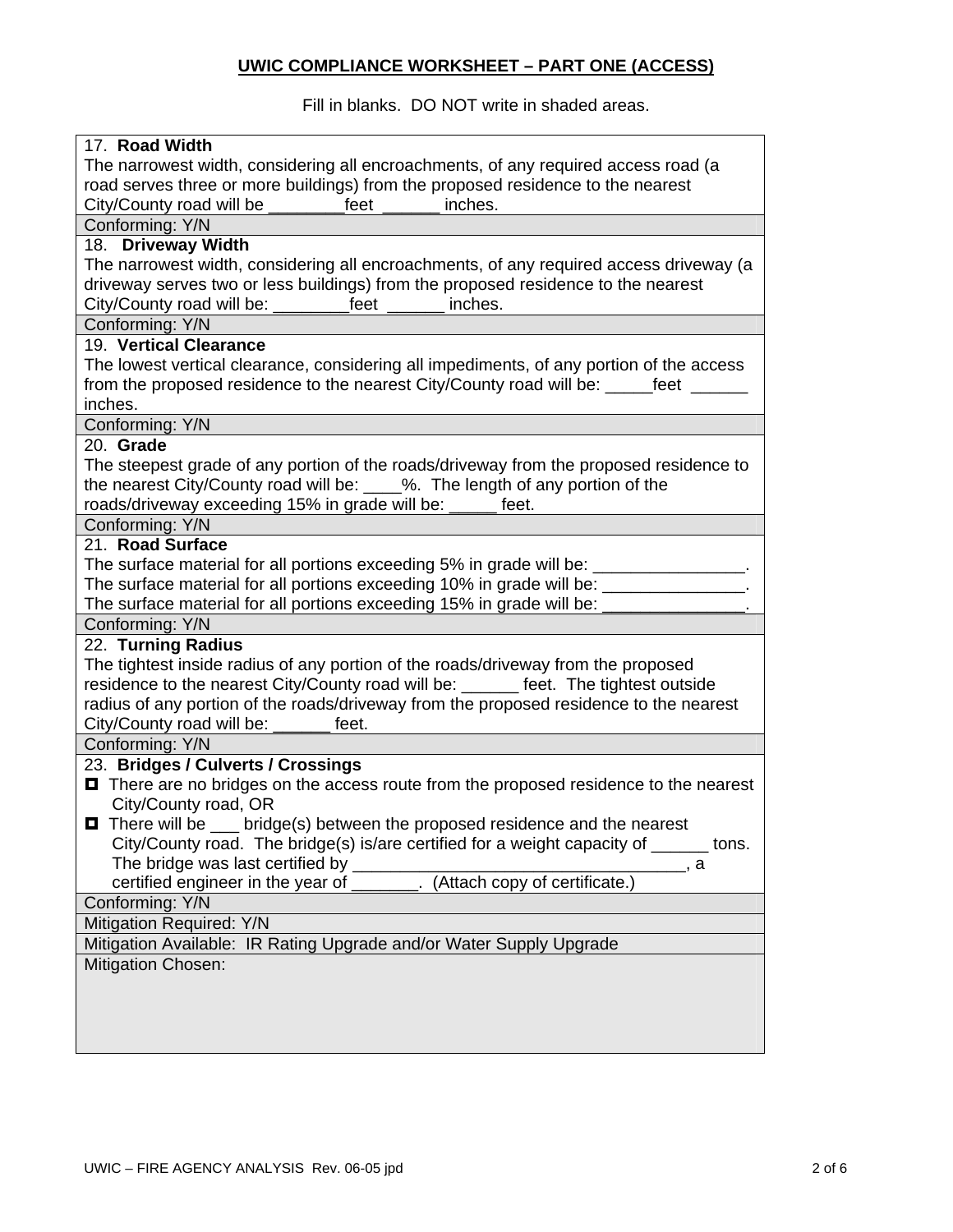# **UWIC COMPLIANCE WORKSHEET – PART TWO (WATER SUPPLY)**

Fill in blanks. DO NOT write in shaded areas.

| 24. Water Source Ownership                                                              |  |  |  |
|-----------------------------------------------------------------------------------------|--|--|--|
| The water source will be:                                                               |  |  |  |
|                                                                                         |  |  |  |
| $\blacksquare$ A private water company: $\blacksquare$                                  |  |  |  |
| □ A private water source (i.e., spring, creek, well)                                    |  |  |  |
| 25. Dwellings Served by Private Water                                                   |  |  |  |
| The number of dwellings served by a private water source is:                            |  |  |  |
| Conforming: Y/N                                                                         |  |  |  |
| 26. Water Amount & Flow                                                                 |  |  |  |
| The amount of water supplied by a water company (public or private) or available for    |  |  |  |
| firefighting from privately owned stored water will be at least: __________ gallons per |  |  |  |
| minute for ______________ minutes. (Attach "will serve" letter from water company if    |  |  |  |
| applicable.)                                                                            |  |  |  |
| Conforming: Y/N                                                                         |  |  |  |
| Mitigation Required: Y/N                                                                |  |  |  |
| Mitigation Available: IR Rating Upgrade, Access Upgrade, and/or Clearance Upgrade       |  |  |  |
| <b>Mitigation Chosen:</b>                                                               |  |  |  |
|                                                                                         |  |  |  |
|                                                                                         |  |  |  |
|                                                                                         |  |  |  |
|                                                                                         |  |  |  |

# **UWIC COMPLIANCE WORKSHEET – PART THREE (ATTESTATION)**

# **READ BEFORE YOU SIGN.**

# **27. Attest to Accuracy of Information Provided Herein**

**I attest that I have read this form and that the above information is correct and complete. I agree to comply with all district, county, and state laws relating to building construction, fire and life safety requirements and hereby authorize representatives of the Department / District to enter upon the above mentioned property for inspection purposes.** 

**SIGNATURE OF OWNER OR AGENT** 

**DATE** 

**The Fire Agency will calculate the UWIC requirements, enter applicable upgrades onto Page One and make a copy of this document for the file. Please take the original of this form with you to the County Planning Department when you submit your plans. Note on your building plans the Ignition Resistance Rating that your project received.** 

**This analysis is valid for 120 days from date of approved review.**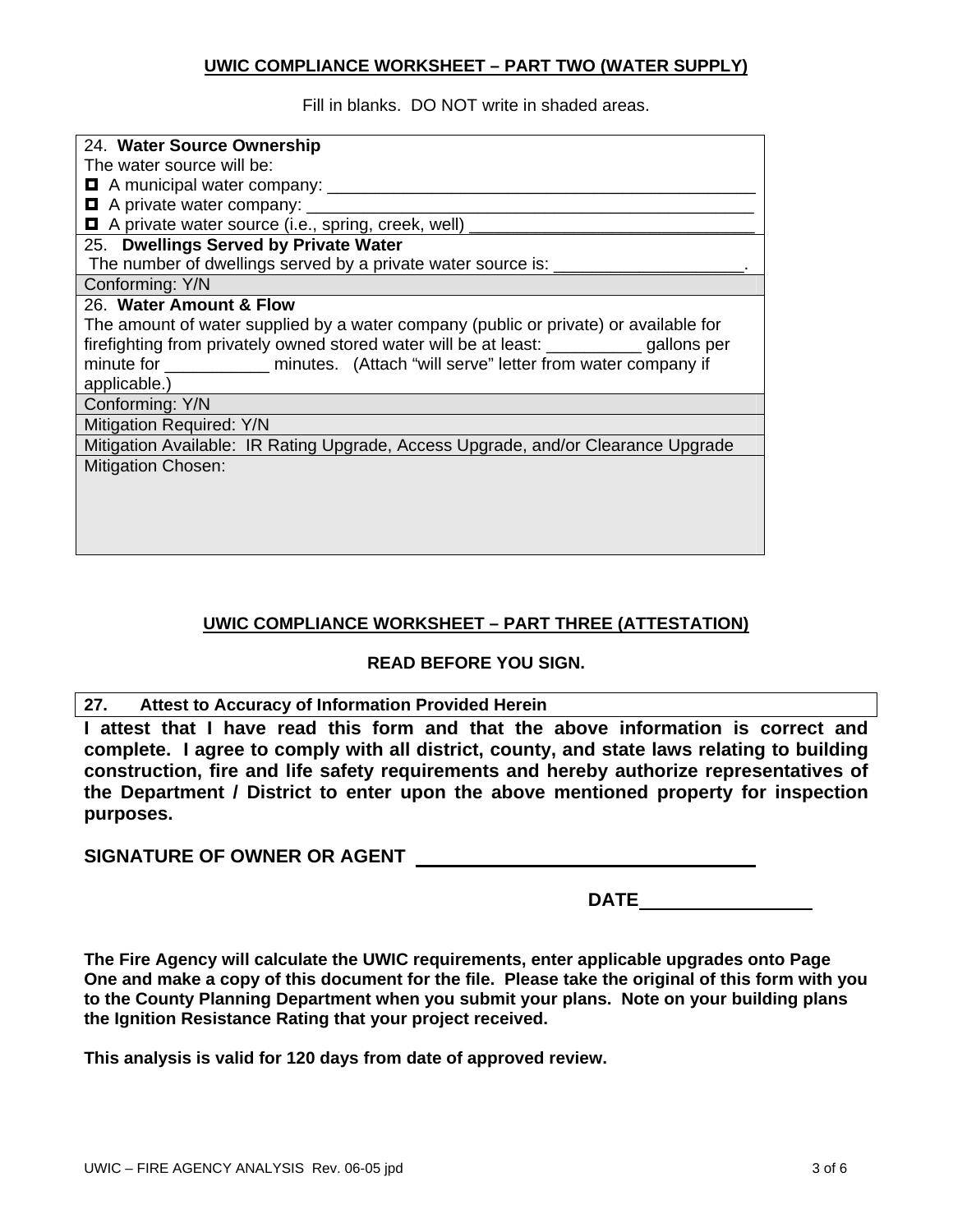# **Instructions For Completing UWIC Fire Agency Analysis Form**

**Please refer to the descriptions below for further details of the type of information that we are looking for in each of the required boxes on your Fire Agency Analysis Form. The numbers below correspond with the box numbers within the Fire Agency Analysis Form.** 

# **1. Project Location**

This refers to the site where the proposed residence will be. Enter the street address if one has been assigned. If a street address has not yet been assigned, enter the street name and the assigned address of the closest addressed parcel indicating distance and direction to your parcel.

# **2. APN**

 This refers to the Assessor's Parcel Number for the parcel where the proposed residence will be. Every parcel in the County has a pre-assigned APN. You can get this information from the County Planning Department.

## **3. Nearest Cross-Street**

 This refers to the nearest named road, public or private, that intersects with the road where the proposed project will be.

#### **4. Nearest City or County owned road.**

This refers to the nearest publicly owned and maintained road. It does not refer to privately owned roads even though members of the general public may have the right to travel on those roads.

#### **5. Zoning District**

This refers to the zoning code assigned to the area where the proposed residence will be. This information is available from the County Planning Department.

#### **6. Road Agreement for Private Road(s)**

 This refers to a written agreement between property owners and/or occupants, addressing road use and/or maintenance.

#### **7. Project Description**

 Please provide a brief description of the proposed project, including a statement as to whether or not the project is detached or attached, new construction or replacement construction.

#### **8. Occupancy Type**

 This refers to the occupancy type (assigned by the building department) for each proposed building. For further information, refer to Chapter 3 of the California Building Code)

# **9. Square Footage**

 This refers to the square footage as calculated by the building department for each proposed building.

#### **10. Building Height**

 This refers to the tallest portion of each building, measured from the lowest portion even if it is below grade.

#### **11. Applicant Name**

This refers to the full name of the owner or his/her agent. If the agent is not a licensed contractor, written verification of the agent-owner relationship must be provided.

#### **12. Applicant Phone Number**

This refers to the best contact number for the person listed in Block 11. You may list more than one phone number.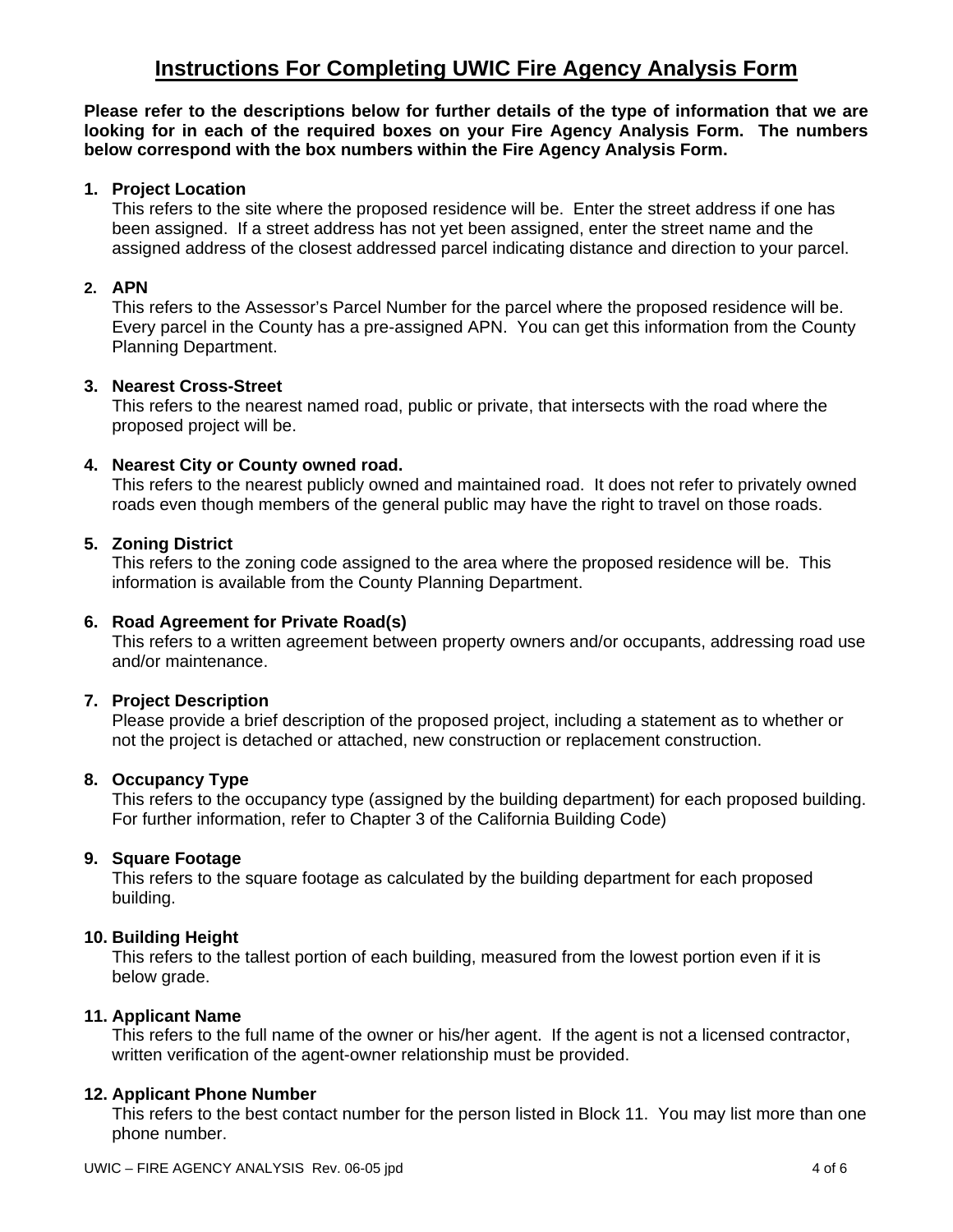#### **13. Applicant Address**

This refers to the address for the person listed in Block 11.

#### **14. Owner Name**

If the applicant listed in Block 11 is not the owner, include the full name of the property owner here.

#### **15. Owner Phone Number**

 This refers to the best contact number for the person listed in Block 14. You may list more than one phone number.

#### **16. Owner Address**

This refers to the address for the person listed in Block 11.

#### **17. Road Width**

 This refers to the narrowest portion of any required access route (serving three or more dwellings) that runs from the nearest public road to the driveway for the project. A driveway cannot serve more than two dwellings. It also assumes vegetation clearance at least two feet from the road's edge. If vegetation or a manmade object (such as a gate or bridge) impedes the width, then the road measurement must be reduced by the number of feet/inches of the encroachment.

#### **18. Driveway Width**

 This refers to the narrowest portion of any required access route (serving two or fewer dwellings) that runs from the nearest road to the project. If vegetation or a manmade object (such as a gate or parked car) impedes the width, then the driveway measurement must be reduced by the number of feet/inches of the encroachment.

#### **19. Vertical Clearance**

 This refers to the lowest overhead clearance along the required access routes from the nearest public road to the project. Overhead height may be impeded by vegetation or a manmade object (such as a gate or an overpass).

#### **20. Grade**

 This refers to the steepness of the roads and driveways. Please provide your answer in a percentage that reflects the road/driveway profile. There are several slope calculators available online to assist you.

#### **21. Road Surface**

Road and driveway surfaces must be all-weather with an 8" minimum compacted sub-base, 6" of 95% compacted class 2 aggregate base rock or equivalent. The all-weather surface required depends on the grade.

#### **22. Turning Radius**

This refers to the sharpness of the turn.

#### **23. Bridges / Culverts / Crossings**

This refers to any structure designed to carry a road/driveway over a depression or obstacle.

#### **24. Water Source Ownership**

 This refers to actual ownership of the water source supplying the stored water and/or water hydrant required for firefighting purposes. Municipal water company means the public company supplying water within a defined water district, while a private water company means any other privately owned/operated water purveyor supplying water to more than three homes under the California Water Resources Board requirements.